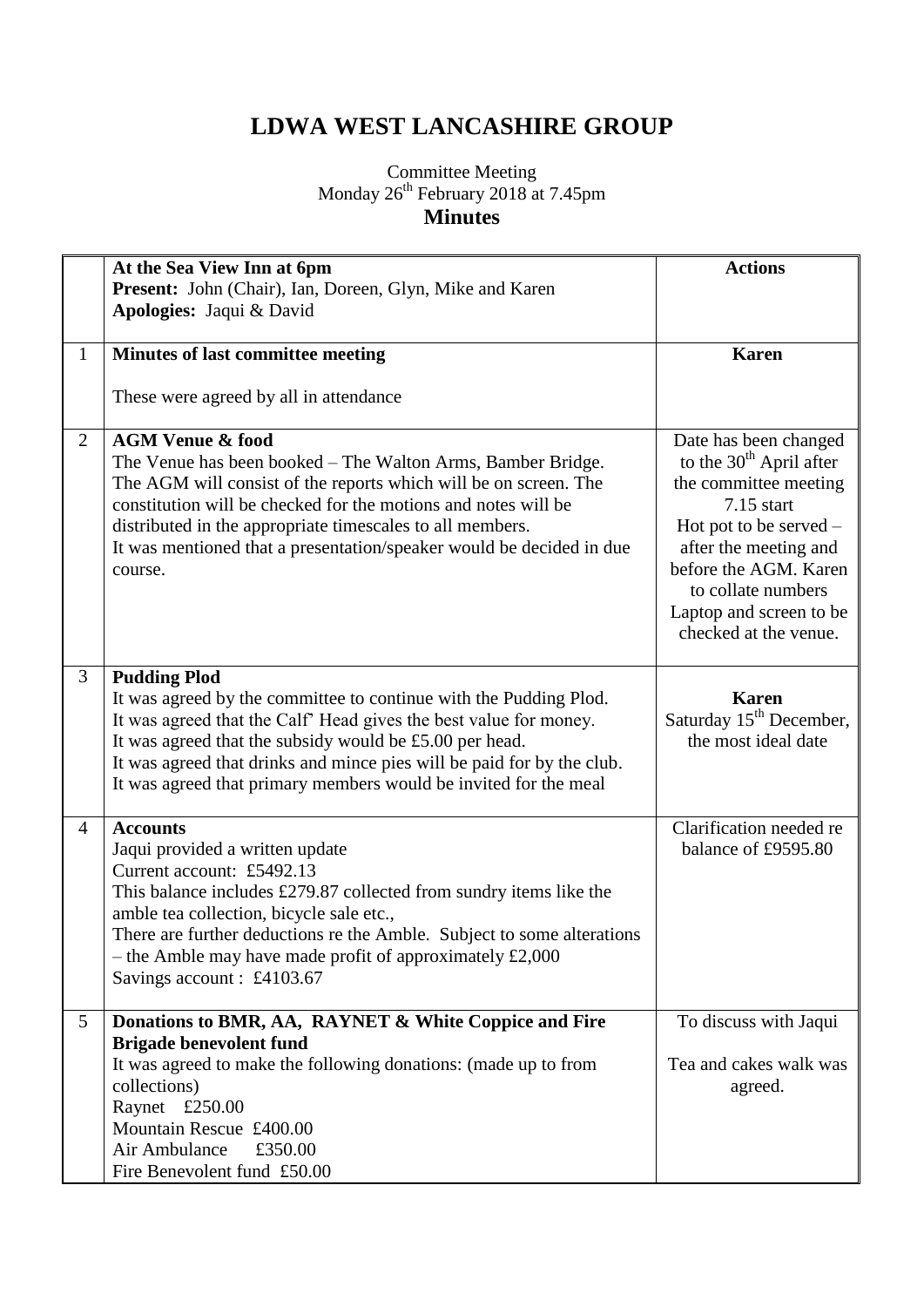|        | White Coppice $£25.00$ Total £1075.00<br>It was agreed that for transparency a final statement will be discussed<br>at some of the future meetings.<br>Budget for the tea and cakes walk was agreed.<br>It was agreed to pay any expenditure for the Lancashire Way<br>It was agreed to purchase a lap top, seeking a 'deal'.<br>Associate membership of the Ramblers to be agreed at AGM | Karen                                                                                                                                                                                                                                                                                                                                   |
|--------|-------------------------------------------------------------------------------------------------------------------------------------------------------------------------------------------------------------------------------------------------------------------------------------------------------------------------------------------------------------------------------------------|-----------------------------------------------------------------------------------------------------------------------------------------------------------------------------------------------------------------------------------------------------------------------------------------------------------------------------------------|
| 6      | <b>Budget for 40th Anniversary?</b><br>It was agreed that the $40th$ anniversary budget should be approximately<br>£750.00. To contact past members and post on the website an<br>invitation for the event.<br>Difficult to gauge numbers but will probably be no more than 35 to 40<br>people.                                                                                           | Karen to contact older<br>members<br>It was agreed to<br>purchase a buffet and<br>entertainment                                                                                                                                                                                                                                         |
| $\tau$ | Amble Equipment? any needed?<br><b>Bigger table at Slipper Lowe</b><br>Industrial tin openers<br>Some more high visible vests<br>Electronic lighters instead of matches                                                                                                                                                                                                                   | Mike to purchase                                                                                                                                                                                                                                                                                                                        |
| 8      | Laptop?<br>Agreed last year                                                                                                                                                                                                                                                                                                                                                               |                                                                                                                                                                                                                                                                                                                                         |
| 9      | Sea View meeting venue for another year?<br>It was agreed to book the Sea View for May, July, September October,<br>November for meetings<br>Two of these meetings, May and November will form an<br>open/committee meeting starting at 7pm. This is a chance for members<br>to participate in the committee meeting before the group meeting.                                            | John to book the Sea<br>View<br>NOTE:<br>Two walks in the<br>Summer will take the<br>format as last year<br>To meet at the Ley Inn<br>for a walk and drink (at<br>own expense) on the<br>$18th$ June and the $20th$<br>August.<br>There will be no<br>meeting on these dates<br>Dave and Sheila will be<br>asked to lead these<br>walks |
| 10     | <b>Committee Meetings set future dates. (4)</b><br>May, September, November and February, 2019. These are dates<br>before the group meeting                                                                                                                                                                                                                                               | Times other than May<br>and November to be<br>decided                                                                                                                                                                                                                                                                                   |
| 11     | <b>Future Committee: proposals and any additional members?</b><br>The committee needs 5 members to make a decision. However it was<br>recognised that more committee members were needed.                                                                                                                                                                                                 | Invite members to<br>consider being a<br>committee member                                                                                                                                                                                                                                                                               |